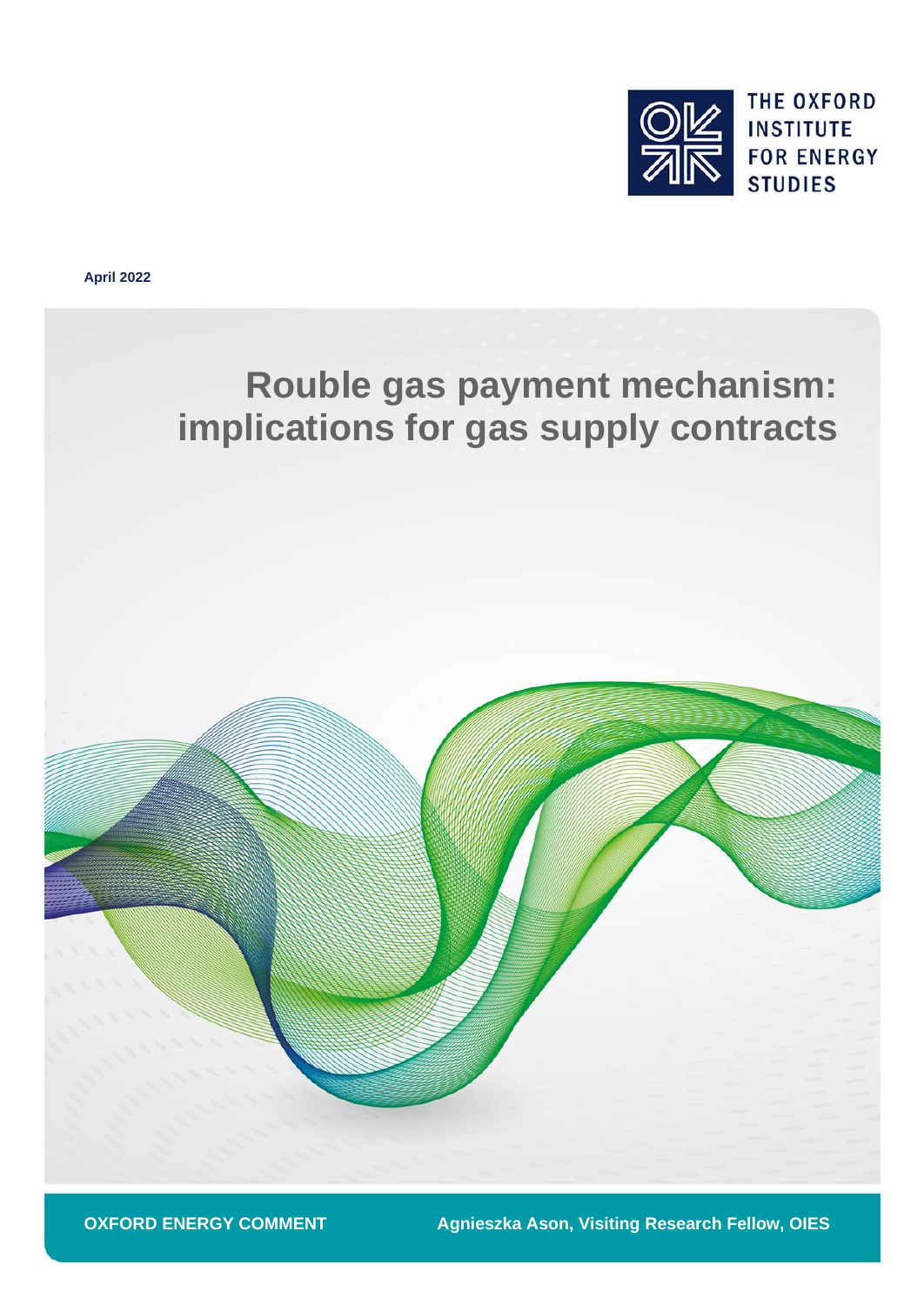

On 31 March 2022, President Putin signed a Decree on the Special Procedure for the Fulfilment by Foreign Buyers of Obligations to Russian Natural Gas Suppliers (subsequently referred to as 'the Decree*'*), which, in essence, requires buyers from 'unfriendly' countries to pay in roubles for gas delivered to them after 1 April 2022.<sup>1</sup>

The key objective of this comment is to discuss the impact of the new payment mechanism introduced by the Decree on long-term gas supply agreements (GSAs). We first explain the key currency and payment provisions in GSAs (Sections  $1 - 4$ ) and summarize the Decree (5) before moving to a discussion of its potential implications (6) and conclusions (7).

# **1. Currency provisions in gas supply contracts**

Currency is a vital part of gas supply contracts, where parties do not wish to leave room for ambiguity. Accordingly, GSAs take a prescriptive approach and typically specify the currency in which the contract price is to be calculated**,** invoices are to be issued, and payments are to be made.

The currency of the contract price is always stated in GSAs. Contract price provisions either expressly mandate the calculation of the contract price in a specified currency (for example, '*the Contract Price shall be determined in US dollars'*) or identify the currency for the relevant components of the price formula (such as the price of heavy fuel oil expressed in '*US dollars/tonne*'). As a general rule, GSAs stipulate one currency for the contract price (commonly US dollar or euro).

Invoicing and payment provisions refer to the relevant provisions for the calculation of the contract price but also ordinarily specify the currency for the seller's invoice and buyer's payment (for example, '*Invoicing and Payment for Natural Gas delivered under the Contract shall be affected in US Dollars.'*) The option to pay in a different currency than the currency prescribed by the contract is a rare occurrence, which can be found in some GSAs and applies mainly in the event of a buyer's force majeure.<sup>2</sup>

# **2. Payment provisions**

GSAs contain a robust set of payment provisions, which, at a minimum, define when, where, and how payment is to be made by the buyer against the seller's invoice.<sup>3</sup>

The regulation of the due date tends to be concise. Contracts typically require prompt payment for gas (for example, within seven business days after receipt by the buyer of the seller's invoice). In a more detailed (but usually straightforward) manner, GSAs specify the place of payment, the mode of payment, and what constitutes payment under the contract**.**

## **2.1 The place of payment**

GSAs usually require that the payment is made to the bank account nominated by the seller. That could be the seller's own bank account or a third-party account. The bank account can be either identified in the contract (for example, '*Amounts due to the seller shall be paid in EUR into an account in Bank X*'), or described, more broadly, as '*the bank account of the Seller*' or '*the bank account designated by the* 

<sup>&</sup>lt;sup>1</sup> An unofficial translation of the Decree is appended to this comment.

<sup>&</sup>lt;sup>2</sup> A sample provision allowing for the payment in an alternative currency in a force majeure context reads along the following lines: *If the buyer is unable to make any payment in the currency specified by the contract for reasons of force majeure, the buyer shall arrange to make payment in any alternative available and readily convertible currency which will yield to the seller an amount in USD equivalent to the amount the seller would have received if payment has been made in the currency prescribed by the contract.*

<sup>&</sup>lt;sup>3</sup> The seller is typically responsible for invoicing, but some GSAs allow the buyer to prepare their own invoice.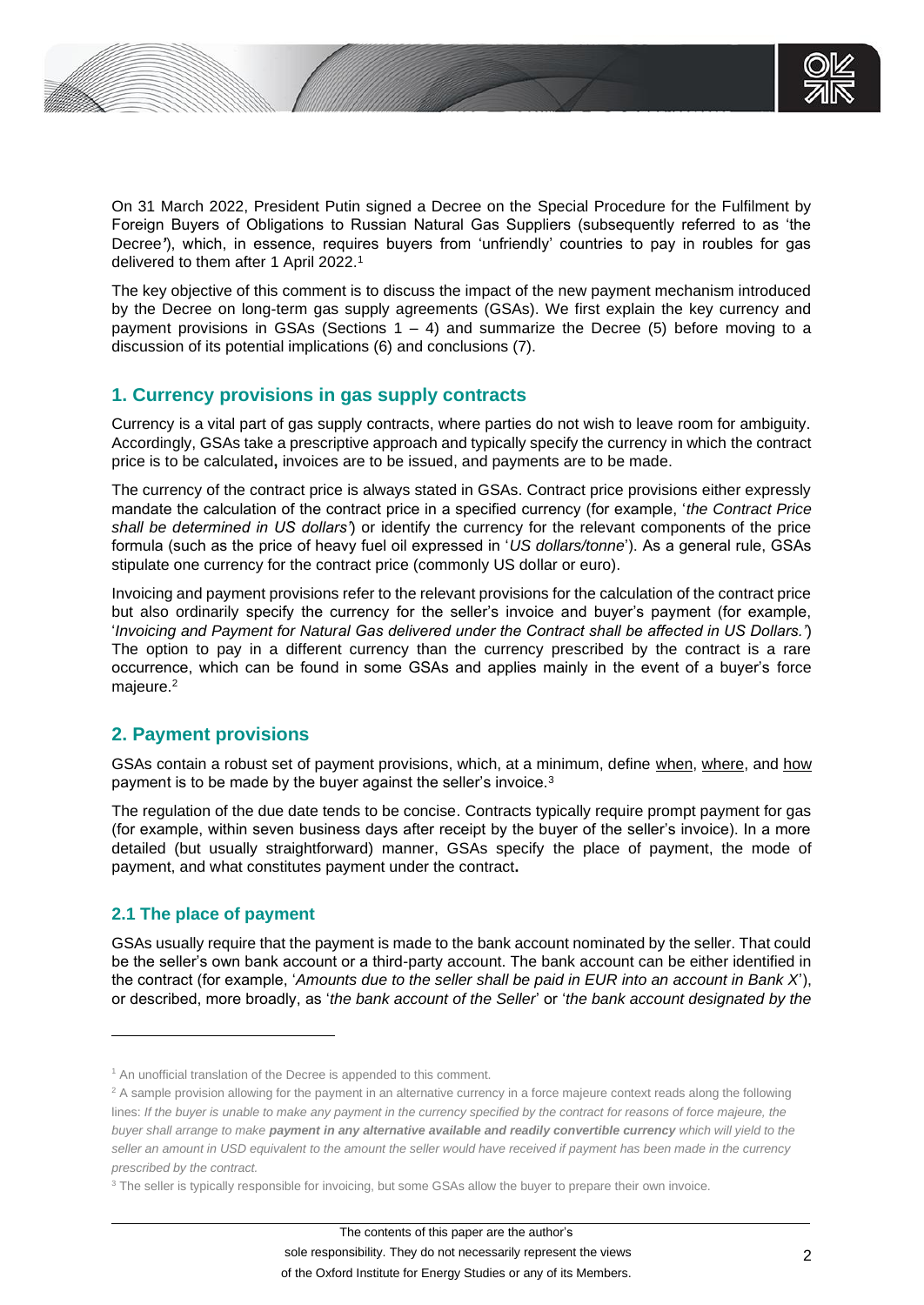

*Seller.'* Applying broad formulations, GSAs will further stipulate the deadline for the bank account to be initially designated (for example, '*no later than 90 days prior to the Date of First Regular Delivery'*) and potentially changed (say, '*not less than 90 days before any redesignation is effective*.') Some contracts will further require that the bank designated by the seller is located in a certain region or jurisdiction (for example, allowing for the choice of '*another bank located in the Federal Republic of Germany'*) or is of certain nature (for example, '*a first-class bank'*). A formulation seen in LNG contracts for deliveries to Asia would require the parties to cooperate in the designation of their respective remitting and receiving banks in order '*to minimize for the buyer the time and expense required for transferring funds.*'

# **2.2 The mode of payment**

The method for payment is usually addressed in little detail in GSAs. Some contracts require payment to be executed by *'bank transfer'* (which is sometimes further qualified *as 'direct', 'electronic',* or other*).*  It is not unusual to see contracts that do not address any technical aspects of the payment process and only refer to '*amounts being paid*' into a specified bank account.

## **2.3 The fulfilment of payment obligation**

GSAs typically define what constitutes payment under the contract, often referring to the notion of 'full amount'. The definition of 'full amount' is contract-specific but is often understood as '*the amount due without reduction, offset or withholding of any kind for any reasons including taxes, exchange charges or bank transfer changes*.' The payment obligation is usually deemed as fulfilled as soon as the payment reaches the bank account nominated by the seller. A sample formulation to that effect reads along the following lines:

*Buyer's deposit in immediately available funds in the full amount due pursuant to [Seller's] invoice with the [Seller's] bank shall constitute full discharge and satisfaction of the payment obligation under this Agreement.*

## **3. Disputed amounts**

If the buyer disputes any amounts, GSAs usually take a binary approach and differentiate between the circumstances where the buyer is obliged to pay the full amount or disregard the invoice. Less commonly, GSAs provide for other arrangements, including, for example, partial payments.

## **3.1 Payment in full**

In the event of a dispute as to the contents of the invoice, gas supply contracts typically require that all disputed amounts are nonetheless paid in the full amount by the buyer on a provisional basis against the seller's invoice. In parallel, they require the buyer to notify the seller of the reasons for such disagreement and stipulate the process for the subsequent payment adjustment.

## **3.2 Payment disregarding an invoicing error**

The key (and often only) exception from the obligation to pay the disputed amounts in full is an invoicing error of a contractually defined nature (for example, a '*manifes*t', '*obvious*', or '*computational*' error). In such circumstances, a contract may allow the buyer to '*pay the correct amount, disregarding such error*.'

### **3.3 Other arrangements**

Some other contractual arrangements that may apply to disputed amounts include payments of a defined amount to be paid in respect of any disputed invoice and payments to third-party accounts (for example, escrow accounts). Another alternative (and the opposite of the full-payment option) is for the buyer to withhold the payment of all invoiced amounts pending the resolution of the dispute.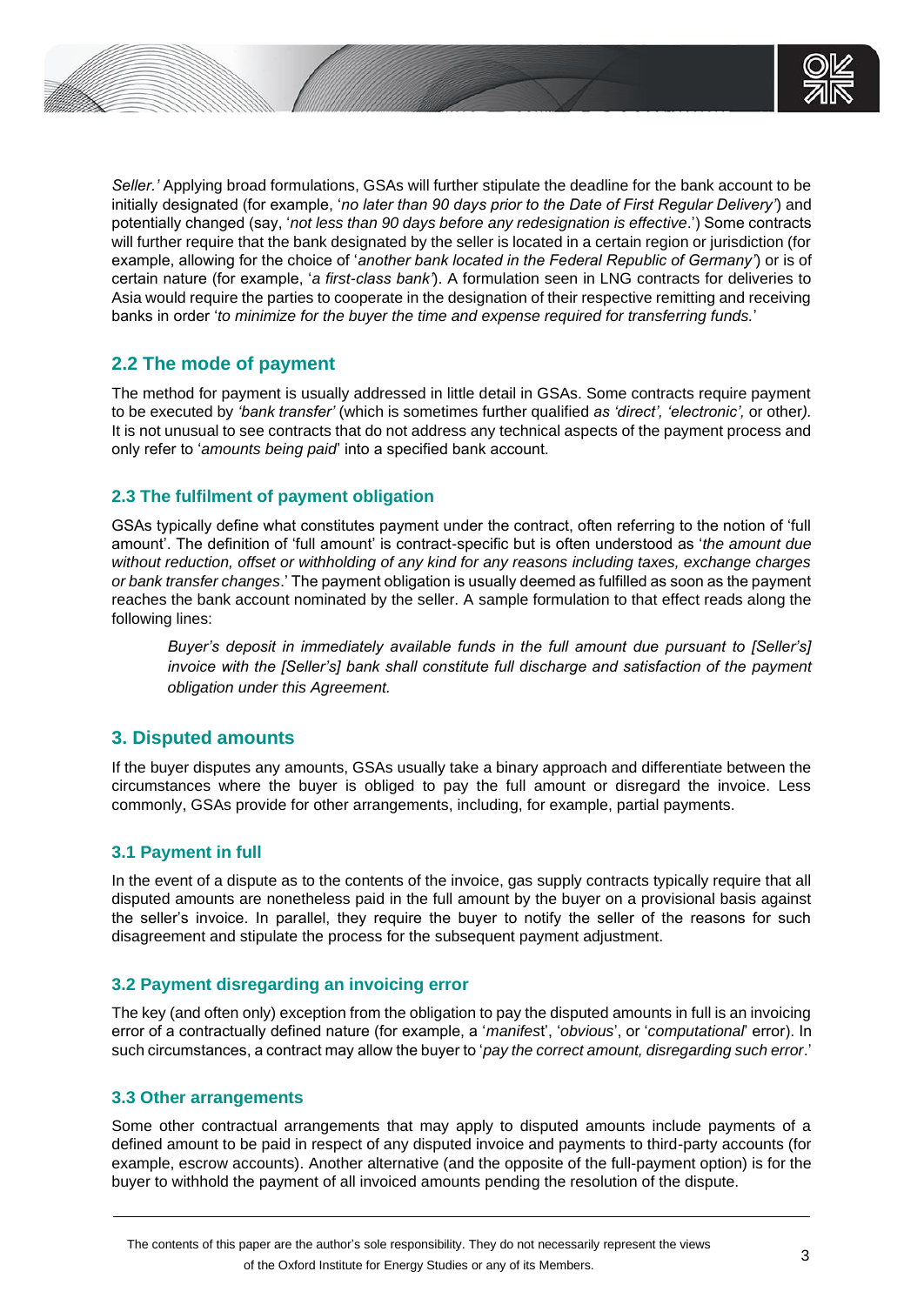

### **4. Consequence of buyer's failure to pay**

GSAs stipulate various protections for the seller against the risk of a payment failure by the buyer, including interest on late payments, suspension of deliveries, and, in the most severe form, contract termination.

#### **4.1 Late payment interest**

The primary sanction in the event of the buyer's failure to pay is an obligation to pay late payment interest on the outstanding amount from the due date of the invoice. The interest rate is contract-specific and can comprise, for example, a combination of a LIBOR rate and a certain percentage supplement.

#### **4.2 Suspension of deliveries**

The seller's right to suspend deliveries is a standard consequence of the buyer's failure to pay in GSAs. A typical monthly invoicing and payment cycle including the suspension rights for the seller looks as follows:



Source: Peter Roberts, Gas and LNG Sales and Transportation Agreements: Principles and Practice, 6<sup>th</sup> ed, 2020, 171.

As shown above, the seller's right to suspend the delivery of gas in the event of payment failure by the buyer could become effective in less than two weeks after the receipt of the invoice by the buyer.

The ramifications of the suspension of deliveries are (at least to some extent) explained in the contract. For example, the relevant provisions may expressly confirm the right of the seller to sell gas to a third party for the duration of the suspensory event and stipulate that the suspension of deliveries '*shall not constitute a failure of the seller to deliver LNG*.*'*

#### **4.3 Contract termination**

Finally, the seller could be entitled to terminate the contract in response to the buyer's payment failure. The contract termination right mainly applies to a prolonged failure of the buyer to make payment and can be exercised by the seller, for example, after 60 days from the due date of the relevant invoice.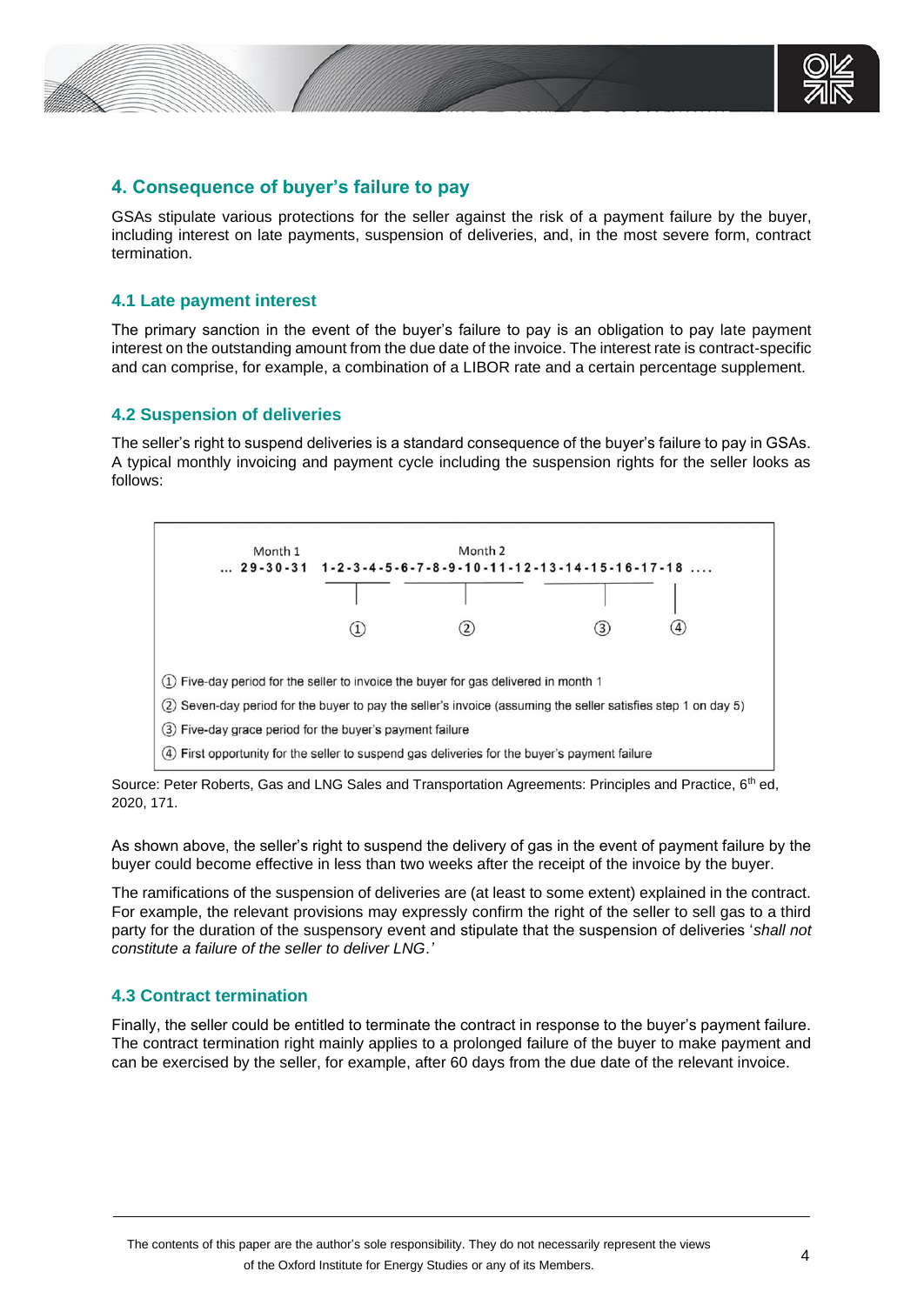

# **5. The Decree**

### **5.1 Background**

Amidst the war in Ukraine and a tense sanctions situation, on 23 March 2022, President Putin announced that the currency of payment for Russian gas delivered to buyers from 'unfriendly' countries<sup>4</sup> 'will be changed to roubles.'<sup>5</sup> In his remarks, President Putin highlighted to need to limit Russia's exposure to asset freezes and ordered Central Bank and the Russian Government to finalize plans for rouble gas payments within a week. The Decree, issued on 31 March 2022, establishes a 'special procedure', which contains several instructions and is generally meant to establish the rouble payment mechanism.

### **5.2 Scope of application**

The Decree concerns the supplies of natural gas by Gazprom to buyers from several 'unfriendly' countries (including major EU importers of Russian gas) that are executed under gas supply contracts from 1 April 2022.

### **5.3 Payment mechanism**

The Decree requires that the buyer applies to open two special accounts ('K type') with an authorised bank (Gazprombank).

The payment process as such involves four steps:

- 1. The buyer transfers funds into the special currency 'K' account in foreign currency
- 2. Gazprombank sells the foreign currency at the 'Moscow Exchange MICEX RTS'
- 3. Gazprombank transfers the rouble proceeds to the buyer's rouble-denominated 'K' account
- 4. Gazprombank transfers the rouble funds from the buyer's account to Gazprom's account in Gazprombank

This sequence can be illustrated as follows:



<sup>4</sup> The list of 'unfriendly' countries corresponds to those that imposed sanctions on Russia and includes EU Member States, the US, UK, Japan, Canada, Norway, Singapore, South Korea, Switzerland and Ukraine.

<sup>5</sup> [https://www.reuters.com/business/energy/putin-says-russia-will-start-selling-gas-unfriendly-countries-roubles-2022-03-23/](about:blank)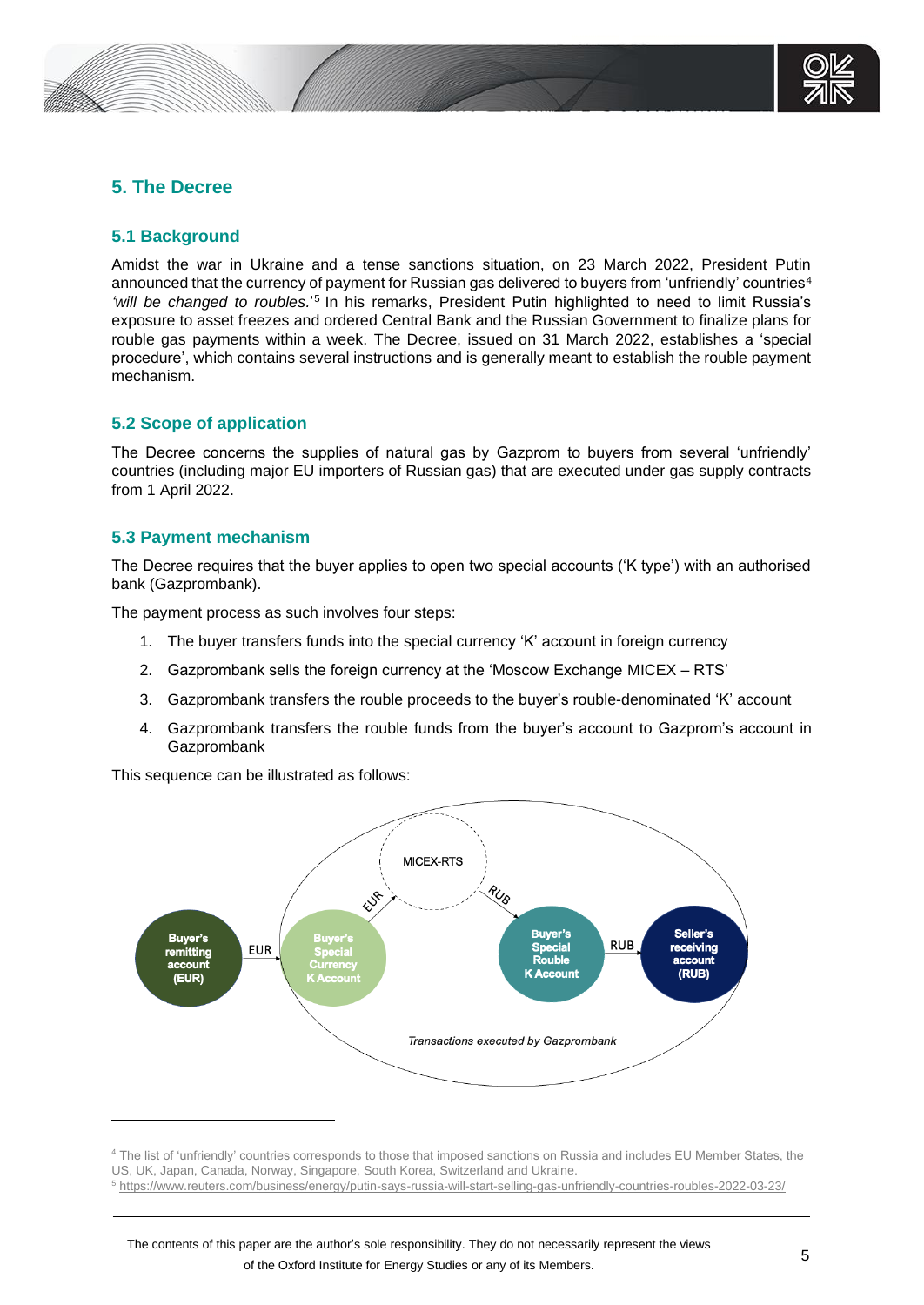

As the next step, the Russian Government, Central Bank, Federal Customs Service, and Gazprombank, need to put in place the procedures for the implementation of the Decree.

# **6. Implications**

The Decree has clarified the mode of execution by which Russia will demand a rouble payment mechanism for its gas sales. It was published a day after President Putin told German Chancellor Scholz that 'nothing would change for European partners'<sup>6</sup> under the Decree. Nonetheless, the wording of the Decree speaks to the contrary.

### **6.1 Payment for gas in roubles**

The Decree introduces a new payment mechanism, which is intended to apply to multiple gas supply contracts. From a legal point of view, the new payment rules would need to be measured against, and potentially reconciled with, the earlier arrangements in the relevant GSAs. This is a case-specific exercise, but it is apparent that the new mechanism differs from the most basic (and common) payment mechanism in a GSA involving one simple transfer of funds from the buyer's bank account to the seller's.

Instead, the Decree introduces a multi-step, and multi-stakeholder, process, which requires both buyer and seller to take certain actions but, generally, shifts the 'heavy lifting' for the completion of the process to Gazprombank (and, to a limited extent, involves the Moscow Exchange). The complexity of this mechanism has a clear objective of facilitating the exchange of foreign contract currency into roubles.

This approach appears at first to acknowledge the position of a buyer unwilling to pay for gas in roubles since it allows for the first transfer to be made by the buyer in a foreign currency. However, as soon as the funds are credited to the buyer's first (foreign currency) 'K' account, the subsequent transactions are executed by Gazprombank. This, in turn, translates into various risks for the buyer, including its exposure with respect to the fulfillment of its payment obligation.

With the first transfer in euros or dollars, the buyer does not pay for gas. The buyer's payment obligation is fulfilled only with the last transfer when the rouble funds are credited to Gazprom's account. As a result, the complex process under the Decree leading to the fulfillment of the buyer's payment obligation will have been executed beyond the buyer's control. Effectively, the Decree forces the buyer to transfer its obligation to pay to another person (Gazprombank).

### **6.2 Suspension of deliveries and force majeure**

The Decree establishes a delivery prohibition mechanism and empowers a '*customs authority'* to *'ban'* the delivery of gas if one or more of the following four circumstances occur when the payment is due:



<sup>6</sup> [https://www.reuters.com/world/europe/germanys-scholz-did-not-agree-with-putin-rouble-energy-payments-spokesperson-](about:blank)[2022-03-30/](about:blank)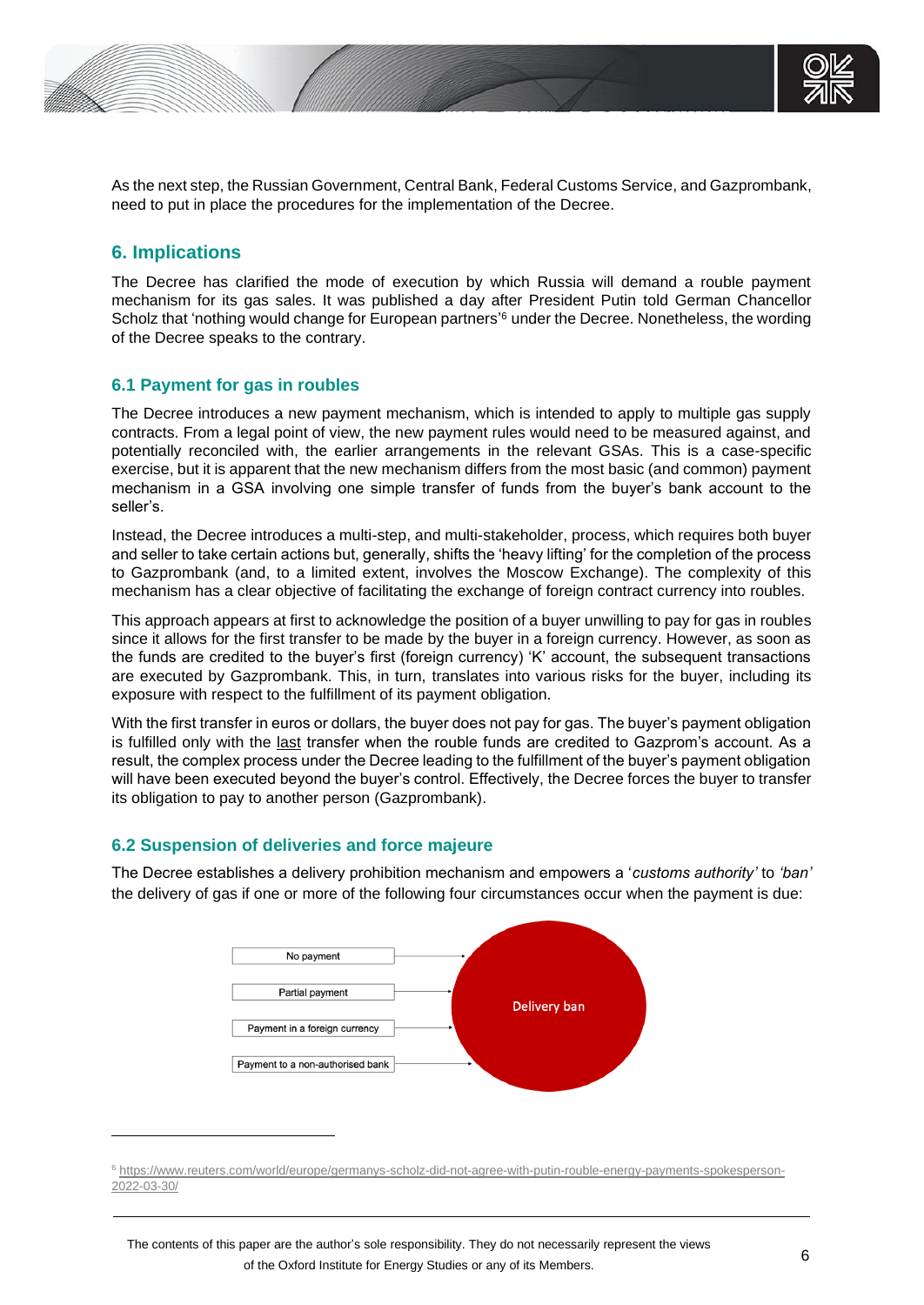

The timeline for a decision of the customs authority and particularities of a potential delivery ban are not stated in the Decree but it is plausible that the new mechanism established under the Decree differs from the earlier contractual arrangements of the parties for a 'payment failure' under the relevant GSA.

A potential supply halt has been a lead theme in the discussion of Russia's demands for the currency switch. Despite the lack of clarity as to the valid contractual ground for this move (but also comments that such a move for Russia would be 'like shooting itself in the foot' 7 ), a threat of supply disruption has been reiterated by several Russian officials and remained central to President Putin's televised remarks introducing the Decree.

The Decree potentially changes the tone of the discussion since it effectively transfers the decision on the potential supply halt from Gazprom (as a seller exercising its rights under the relevant GSA) to the customs authority (under the Decree). This maneuver could have several implications and potentially prepare the ground for a potential Gazprom force majeure case.

Force majeure, broadly speaking, refers to unexpected external circumstances that impede performance under a contract. If the customs authority bans the delivery of gas to a certain buyer, Gazprom could file a notice of force majeure under the relevant GSA, claiming that the delivery ban had been imposed by an act of government. In this way, Gazprom could seek to be excused from liability for non-performance of its obligations under a GSA.

### **6.3 The Decree as a test for unity among EU importers**

As of 2 April 2022, the affected (mainly EU) buyers and governments are reportedly in the process of analysing the Decree and are yet to formulate their response.

The first reports that emerged after the publication of the degree suggested that the mechanism proposed by Moscow was welcomed with relief in Europe. Italy's Ecology Transition Minister Cingolani was quoted as saying that the Decree does not seem to alter things that much since '*Putin could show that the Europeans … could pay in euros*.'<sup>8</sup> This statement was echoed by French Ecology Transition Minister Pompili, who reportedly said that '[*since] companies pay in euros, the contracts are respected*'.<sup>9</sup>

Meanwhile, French and German Economy Ministers reportedly rejected the demand as '*blackmail*', with French Minister La Maire stating during a visit in Berlin that both nations are '*preparing for the possibility there is no longer any Russian gas*.'<sup>10</sup> On 2 April 2022, referring to '*Russia's energy blackmail in Europe'*, the Lithuanian Energy Ministry announced that Lithuania has '*completely abandoned'* Russian gas (adding that this makes Russia's demand to pay for gas in roubles meaningless since Lithuania no longer plans to order and pay for Russian gas.)<sup>11</sup>

This limited sample mirrors the range of responses that have been delivered by politicians from EU Member States within the week between President's Putin initial remarks on the change of payment currency and the Decree. As the dependence on Russian gas varies across the EU and other political considerations come into play, the EU itself has not issued any formal document that would establish EU-wide guidance for the response (or be akin to the rejection of that demand by  $G7$ ).<sup>12</sup>

<sup>7</sup> [https://www.reuters.com/business/energy/russia-europe-gas-standoff-both-sides-lose-2022-04-01/.](about:blank)

<sup>8</sup> [https://www.reuters.com/business/energy/russia-gas-payment-decree-does-not-change-much-italy-minister-2022-04-01/](about:blank)

<sup>9</sup> [https://www.bfmtv.com/economie/entreprises/energie/pourquoi-le-gaz-russe-ne-devrait-pas-etre-coupe-malgre-le-refus-des](https://www.bfmtv.com/economie/entreprises/energie/pourquoi-le-gaz-russe-ne-devrait-pas-etre-coupe-malgre-le-refus-des-europeens-de-payer-en-roubles_AV-202204010289.html)[europeens-de-payer-en-roubles\\_AV-202204010289.html](https://www.bfmtv.com/economie/entreprises/energie/pourquoi-le-gaz-russe-ne-devrait-pas-etre-coupe-malgre-le-refus-des-europeens-de-payer-en-roubles_AV-202204010289.html)

<sup>&</sup>lt;sup>10</sup> [https://www.france24.com/en/europe/20220331-france-germany-reject-putin-demands-for-gas-payments-in-roubles-as](about:blank)[blackmail,](about:blank) 

<sup>11</sup> [https://enmin.lrv.lt/en/news/lithuania-completely-abandons-russian-gas-imports.](about:blank)

<sup>&</sup>lt;sup>12</sup> On 28 March 2022, the energy ministers of G7 countries issued a Joint Statement rejecting Russian demands for gas deliveries to be paid in roubles and calling on the companies based in G7 countries not to accede to such demand.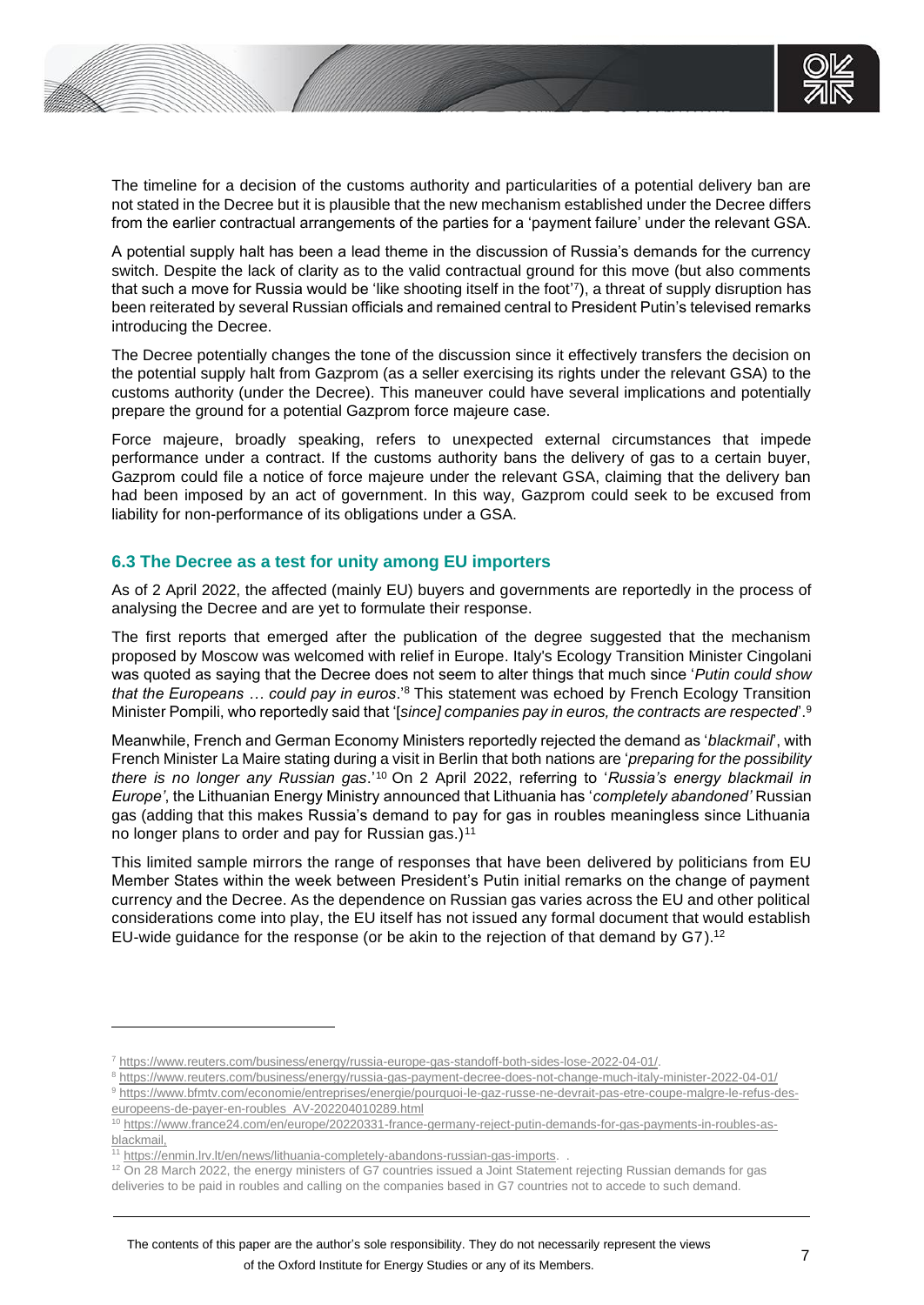

As the EU 'signals unity' <sup>13</sup>, it remains to be seen how the EU will respond to the new payment mechanism, which has been put in writing (and is no longer subject to speculation as to its mode of execution) and imposes obligations on EU importers that need to be assessed and fulfilled on short notice under the threat of supply disruption.

Notably, the Decree creates scope for cracks in any attempt for a unified response since it allows for exemptions from the Decree. Specifically, at section 9, it stipulates that the Russian Commission for the Control of Foreign Investments is granted the authority to issue '*permits*' for foreign buyers allowing them to fulfil their obligations under the Decree *without observing the procedure established by this Decree*'. The conditions and process for obtaining permits are not stated in the Decree.

# **7. Conclusions**

With the new payment mechanism, Russia has rectified an obvious weakness of its earlier case for a currency switch in gas supply agreements (which had been strongly opposed by various stakeholders as a 'breach of contract.') The new payment mechanism leads to the same result – payment for gas in roubles – but it is a more nuanced strategy which does not require any change in the currency of the contract price and could prove more difficult to navigate for the buyers.

The context of Russia's demand is key. What could have been understood as a purely technical change to the payment mode under ordinary circumstances (and agreed by the parties in negotiations for the sake of a good business relationship) is unilaterally imposed by Russia on multiple foreign buyers through a domestic legal act that stipulates a severe sanction for non-compliance (namely, a delivery ban).

As a forced solution, the Decree completely ignores the contractual context and potentially interferes with the rights and obligations of the parties under gas supply contracts. In that regard, the Decree is not a step back from the earlier demands for the currency switch since any change to contractual provisions – whether it is a major change in the contract currency or a minor modification in bank transfer rules – must be agreed upon by the parties in accordance with the process prescribed by the relevant contract.

Clearly, the Decree transforms an ordinary contract adjustment issue into a political test, where the threat of a delivery ban could serve as a strong incentive for some buyers to agree to the new payment mechanism. Delivering a set of instructions that must be implemented on short notice (but also leaving scope for individual exemptions), the Decree discourages the re-opening of gas supply agreements with Gazprom where EU buyers might have some demands of their own, mainly with respect to volume provisions, as they prepare to address EU plans to make Europe independent from Russian energy. The related objective of reducing Russian gas imports by two-thirds by the end of 2022 leaves 'a substantial gap' (according to a recent OIES analysis<sup>14</sup>) between the target import level and contractual take-or-pay levels and therefore puts pressure on the take-or-pay position of EU buyers of Russian gas.

The new rouble payment mechanism is an even more urgent challenge for the buyers and is in itself a 'take-or-pay' proposition, where the buyer, in any event, would need to bear the cost consequence. Various considerations (financial, operational, political, and reputational) are at stake, which suggests that the response to the new payment mechanism under the Decree is unlikely to be a smooth exercise. A supply disruption in response to the perceived failure to comply with the rules under the Decree as early as May (when payments for gas delivered in April are due) is, therefore, an eminently plausible outcome.

<sup>13</sup> <https://www.reuters.com/business/energy/gas-still-flows-russia-europe-buyers-navigate-putins-rouble-order-2022-04-01/>

<sup>14</sup> [https://www.oxfordenergy.org/publications/the-eu-plan-to-reduce-russian-gas-imports-by-two-thirds-by-the-end-of-2022-](https://www.oxfordenergy.org/publications/the-eu-plan-to-reduce-russian-gas-imports-by-two-thirds-by-the-end-of-2022-practical-realities-and-implications/)

[practical-realities-and-implications/](https://www.oxfordenergy.org/publications/the-eu-plan-to-reduce-russian-gas-imports-by-two-thirds-by-the-end-of-2022-practical-realities-and-implications/)

The contents of this paper are the author's sole responsibility. They do not necessarily represent the views of the Oxford Institute for Energy Studies or any of its Members.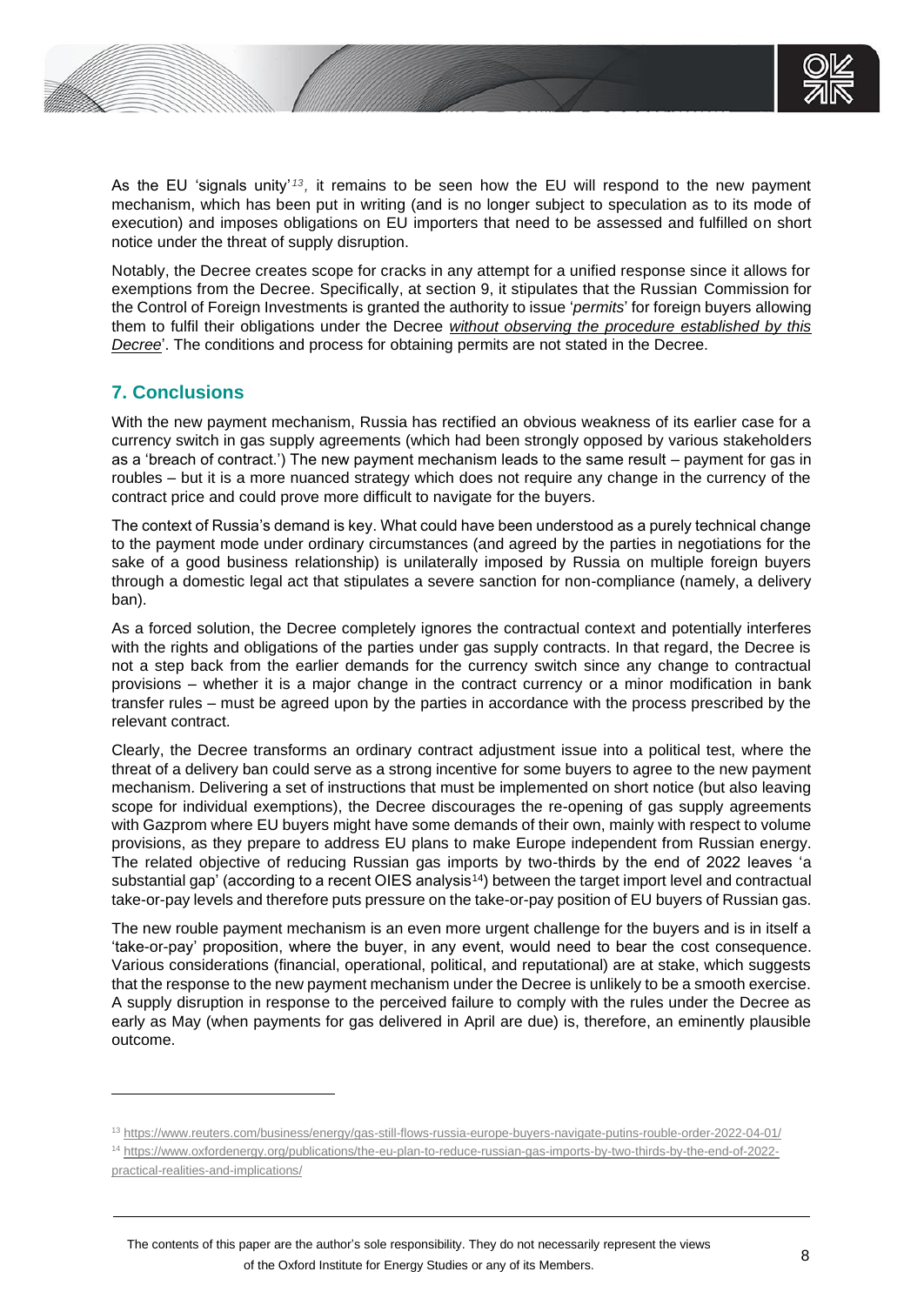

# **Appendix**

Decree on the special procedure for the fulfilment by foreign buyers of obligations to Russian natural gas suppliers (unofficial translation).<sup>15</sup>

I decree:

- 1. Establish that from April 1, 2022:
- a) payment for supplies of natural gas in a gaseous state (hereinafter referred to as natural gas) carried out after April 1, 2022 by residents participating in foreign economic activity who, in accordance with Federal Law No. 117–FZ of July 18, 2006 "On Gas Export", have the exclusive right to export natural gas in a gaseous state (hereinafter referred to as Russian suppliers), produced in roubles:
	- under foreign trade contracts for the supply of natural gas (hereinafter referred to as contracts for the supply of natural gas) concluded with foreign persons, if the supply of natural gas is carried out to foreign states that commit unfriendly actions against the Russian Federation, Russian legal entities and individuals;
	- under contracts for the supply of natural gas concluded with foreign persons whose place of registration is foreign states that commit unfriendly actions against the Russian Federation, Russian legal entities and individuals;
- b) the further supply of natural gas by a Russian supplier to foreign persons named in paragraphs two and three of subparagraph "a" of this paragraph is prohibited (hereinafter – foreign buyers), under a contract for the supply of natural gas, if the payment period for the gas supplied under this contract has come, the payment has not been made by the foreign buyer or made in foreign currency, and (or) not in full, and (or) to an account with a bank that is not an authorized bank in accordance with paragraph 2 of this Decree, and such delivery is carried out to foreign states that commit unfriendly actions against the Russian Federation, Russian legal entities and individuals. Information on compliance with the procedure established by this Decree for payment for the supply of natural gas is submitted to the customs authority. When the customs authority receives information about a violation of this procedure, the customs authority decides to ban such delivery.
- 2. Gazprombank Joint Stock Company, which is an authorized bank for the purposes of this Decree (hereinafter referred to as the authorized bank), opens special rouble accounts of the "K" type and special currency accounts of the "K" type for payments for supplied natural gas on the basis of applications from foreign buyers.
- 3. The authorized bank has the right to open special rouble accounts of type "K" and special currency accounts of type "K" without the personal presence of a representative of a foreign buyer. The authorized bank carries out identification of a new client – a foreign buyer, his representative, beneficiary, beneficial owner in accordance with the requirements of the Federal Law of August 7, 2001. No. 115-FZ "On Countering the Legalization (Laundering) of Proceeds from Crime and the Financing of Terrorism" and regulatory acts of the Central Bank of the Russian Federation adopted in accordance with it on the basis of documents and information about these persons available in the circumstances no later than 45 days after the date of opening a special rouble account of the "K" type to such a client" and a special currency account of type "K".
- 4. Until amendments are made to the Tax Code of the Russian Federation and other federal laws, special rouble accounts of the "K" type and special currency accounts of the "K" type are not subject to paragraph 12 of Article 76, paragraph 1 of Article 86 of Part one of the Tax Code of the Russian Federation and part 27 of Article 77 of the Federal Law of August 3, 2018. No.

The contents of this paper are the author's sole responsibility. They do not necessarily represent the views of the Oxford Institute for Energy Studies or any of its Members.

<sup>15</sup> Source[: https://www.reuters.com/article/ukraine-crisis-russia-gas-putin-decree-idUSL5N2VY5U7](about:blank)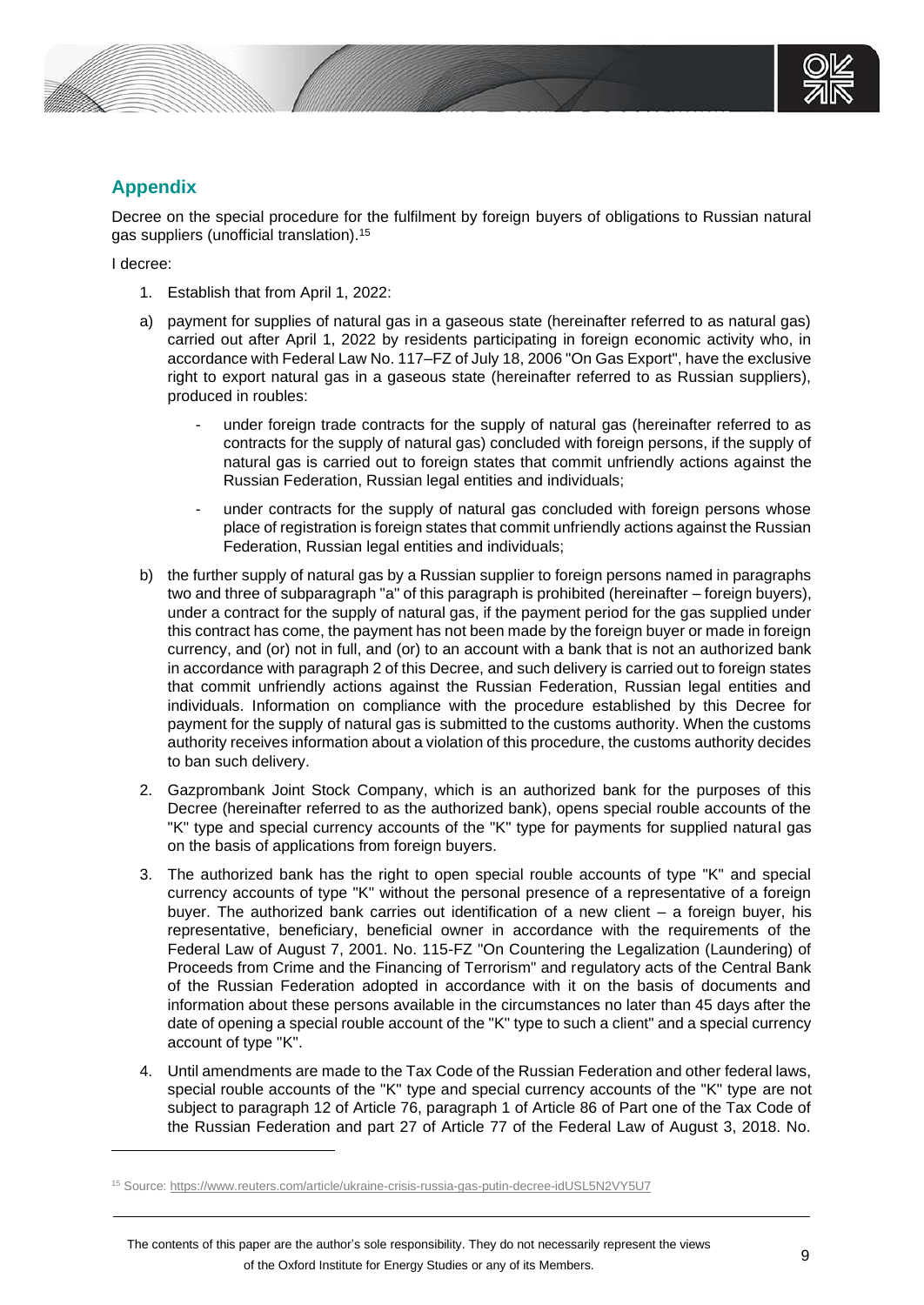

289-FZ "On Customs Regulation in the Russian Federation and on Amendments to Certain Legislative Acts of the Russian Federation".

- 5. It is not allowed to suspend operations on a special rouble account of type "K" and a special currency account of type "K", to seize or write off funds held on these accounts as part of the fulfilment of obligations of a foreign buyer not related to payment under a contract for the supply of natural gas.
- 6. A foreign buyer transfers funds to a special currency account of type "K" in the foreign currency specified in the contract for the supply of natural gas, and an authorized bank, on the basis of an order from a foreign buyer received in accordance with the rules of an authorized bank, sells foreign currency received from a foreign buyer to such an account at organized auctions, conducted by the public joint Stock Company "Moscow Exchange MICEX – RTS", transfers the proceeds in roubles to a special rouble account of type "K" of this foreign buyer and transfers the credited funds in roubles to a rouble account opened by a Russian supplier in an authorized bank.
- 7. The obligation to pay for natural gas supplies by a foreign buyer in accordance with subparagraph "a" of paragraph 1 of this Decree is considered fulfilled from the moment the funds received from the sale of foreign currency carried out in accordance with paragraph 6 or subparagraph "a" of paragraph 10 of this Decree are credited to the rouble account opened by the Russian supplier in an authorized bank.
- 8. If a foreign buyer has transferred the obligation to pay for the supply of natural gas to another person, it fulfils this obligation in accordance with the procedure established by this Decree.
- 9. Grant the Government Commission for the Control of Foreign Investments in the Russian Federation the authority to issue permits for foreign buyers to fulfil obligations to Russian suppliers to pay for natural gas supplies without observing the procedure established by this Decree.
- 10. Grant the following powers to the Board of Directors of the Central Bank of the Russian Federation:
- a) determine a procedure for the sale of foreign currency other than that provided for in paragraph 6 of this Decree;
- b) establish the regime of a special rouble account of the "K" type and the regime of a special currency account of the "K" type.
- 11. Within 10 days, the Government of the Russian Federation shall approve the procedure for issuing permits provided for in paragraph 9 of this Decree by the Government Commission for the Control of Foreign Investment in the Russian Federation.
- 12. The Board of Directors of the Central Bank of the Russian Federation shall, within 10 days, make decisions necessary for the exercise of the powers provided for in subparagraph "b" of paragraph 10 of this Decree.
- 13. The decisions of the Board of Directors of the Central Bank of the Russian Federation provided for by this Decree are subject to official publication in accordance with Article 7 of Federal Law No. 86-FZ of July 10, 2002 "On the Central Bank of the Russian Federation (Bank of Russia)".
- 14. Grant the Central Bank of the Russian Federation the right to give official explanations on the application of this Decree.
- 15. The Federal Customs Service, in coordination with the Central Bank of the Russian Federation and with the participation of an authorized bank, within 10 days to approve the procedure for submitting, in accordance with subparagraph "b" of paragraph 1 of this Decree, information to the customs authority on compliance with the procedure for payment for natural gas supplies.